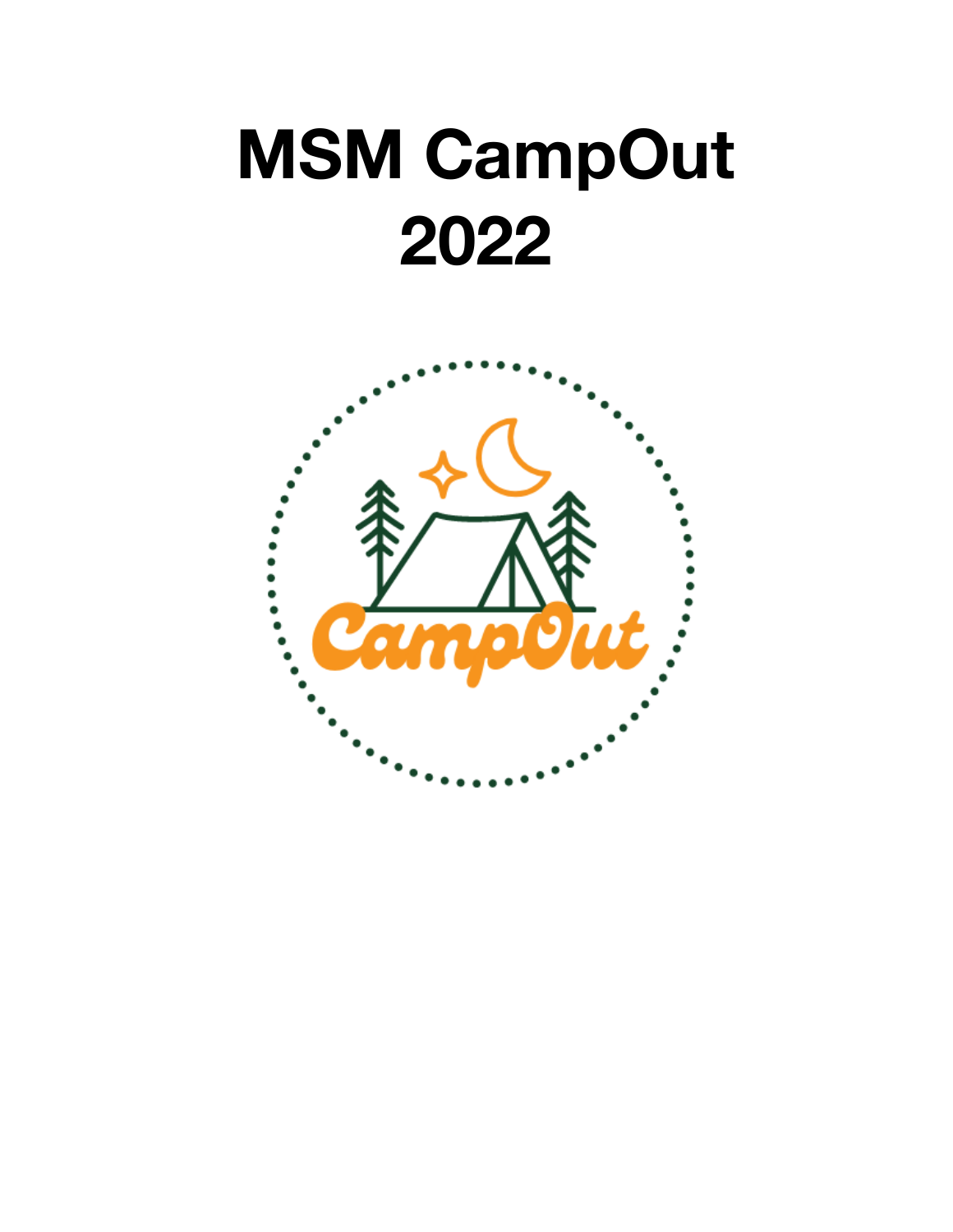

## **CampOut 2022**

#### **Who can apply?**

All students who will be entering  $8<sup>th</sup>$  grade in Fall 2022.

#### **What is CampOut?**

CampOut is a trip for incoming 8th grade students to have a chance to step out of the city, out of their comfort zone, and into God's word for a time of fun and growth.

#### **Cost:**

The cost of CampOut is \$150. This covers the cost of materials, transportation, and food during the week. Cooking supplies, tents, and food storage are provided by the church.

### **CampOut Schedule of Events**

We will head to our campground in Ojai on Monday, July 25th and return Friday, July 29th.

Team unity and commitment are crucial to a successful trip. Therefore please review the schedule before applying and discuss concerns regarding the schedule with us. If you cannot make one of these dates you can still apply; however please be aware that your availability will be taken into consideration when we select the team.

| <b>Date</b>         | Time    | <b>Event</b>            |
|---------------------|---------|-------------------------|
| Sun. June 12th      |         | <b>Applications Due</b> |
| Sun. June 19th      |         | Notification of team    |
|                     |         | selection               |
| <b>July 7, 2022</b> | 8am-1pm | CampOut Prep Retreat    |
|                     |         | Day                     |
| July 25th-July 29th |         | CampOut Trip            |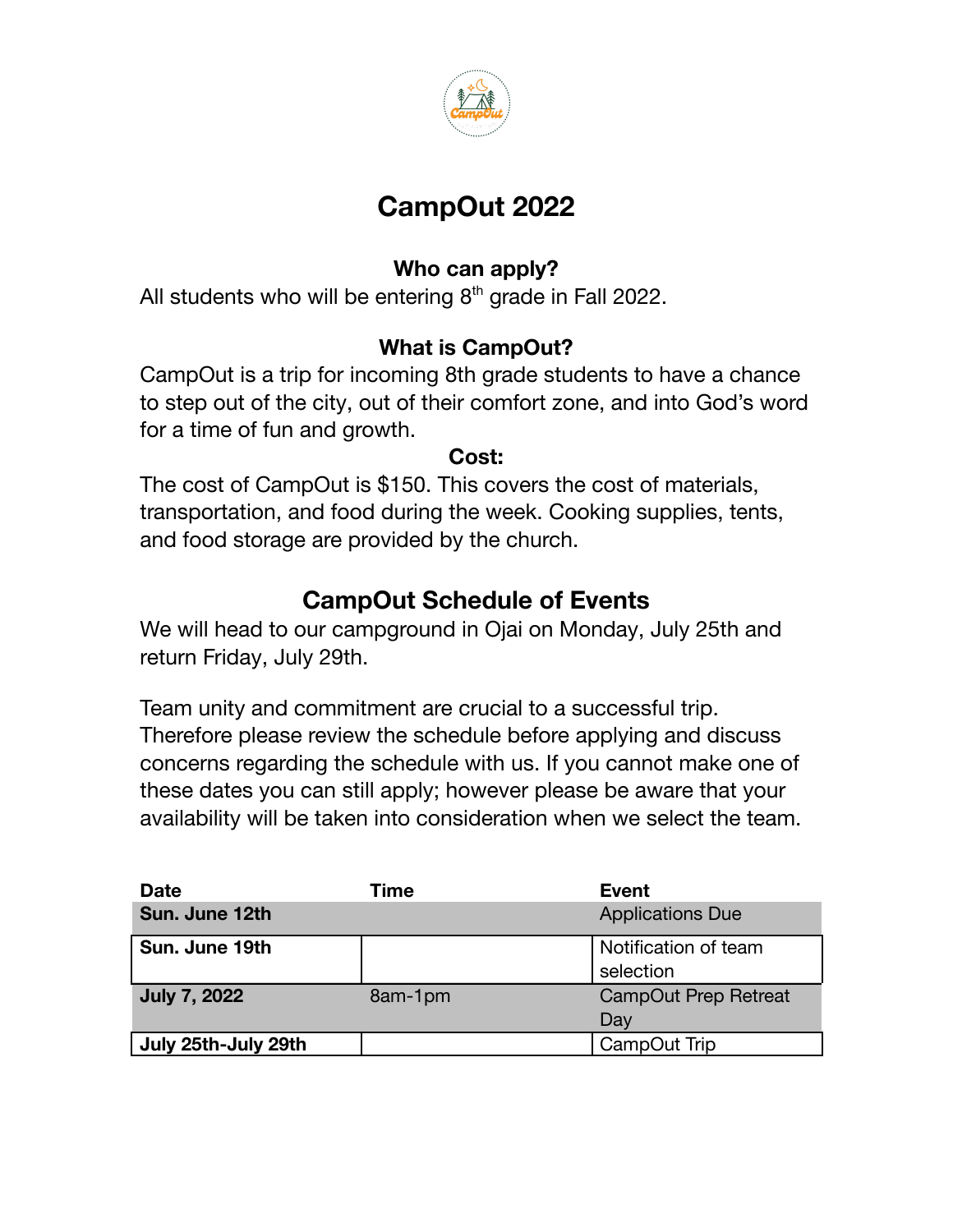

## **Student Application:**

| <u> Alexandria de la contenentación de la contenentación de la contenentación de la contenentación de la contenentación de la contenentación de la contenentación de la contenentación de la contenentación de la contenentación</u> |  |
|--------------------------------------------------------------------------------------------------------------------------------------------------------------------------------------------------------------------------------------|--|
|                                                                                                                                                                                                                                      |  |
|                                                                                                                                                                                                                                      |  |
|                                                                                                                                                                                                                                      |  |
|                                                                                                                                                                                                                                      |  |
| <b>Adult T-Shirt Size:</b>                                                                                                                                                                                                           |  |

1. Tell us about how you came to know Christ?

2. What does it mean to you to be a follower of Jesus?